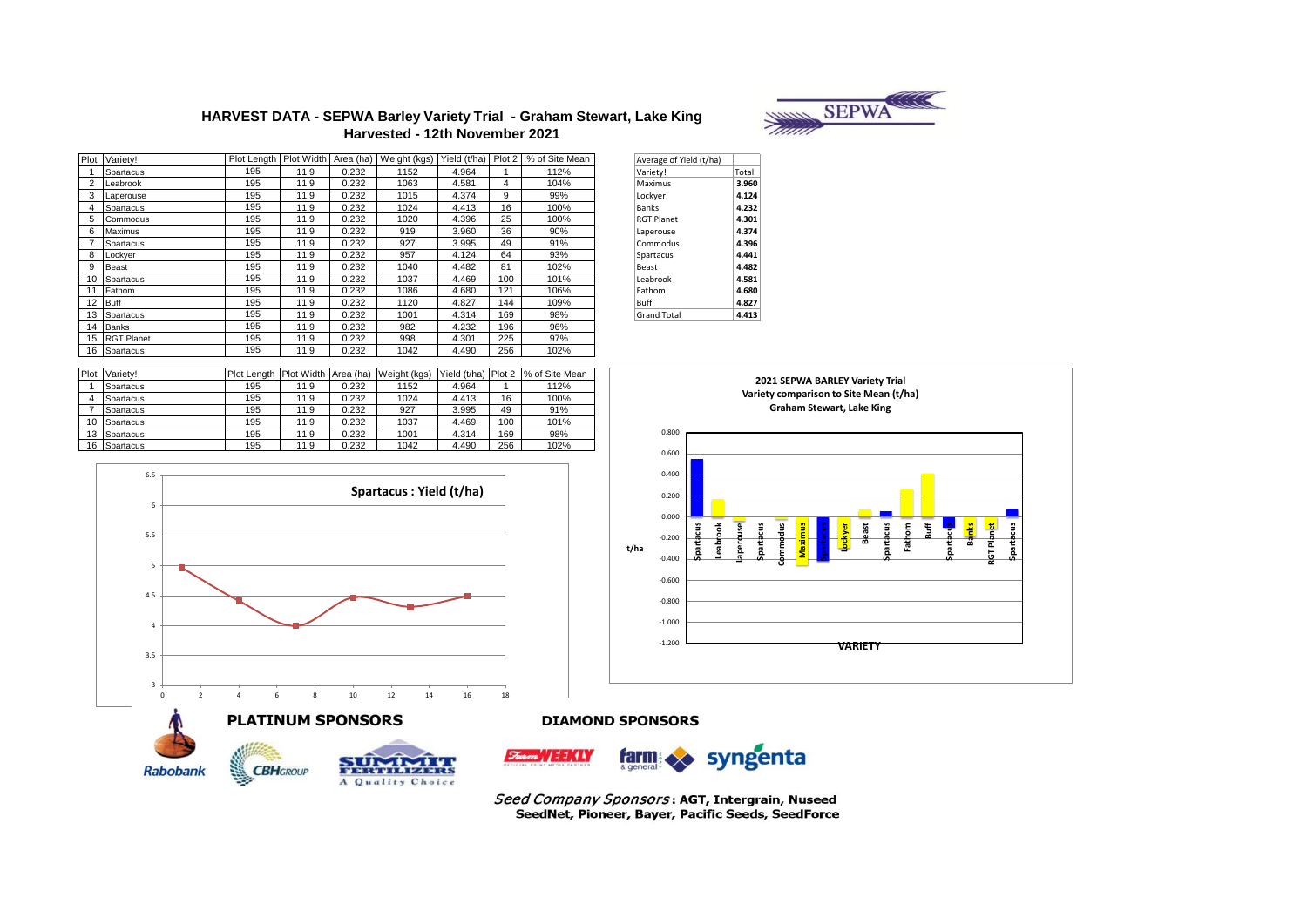



|                |                   | Yield  |                |                                 |        |
|----------------|-------------------|--------|----------------|---------------------------------|--------|
| Plot           | Variety!          | (t/ha) | % of Site Mean |                                 |        |
|                | Spartacus         | 4.964  | 112%           |                                 |        |
| $\overline{2}$ | Leabrook          | 4.581  | 104%           | <b>Statistical Analysis</b>     |        |
| 3              | Laperouse         | 4.374  | 99%            | Site Mean (t/ha)                | 4.413  |
| 4              | Spartacus         | 4.413  | 100%           | Probability                     | 0.755  |
| 5              | Commodus          | 4.396  | 100%           | Least significant difference 5% | 0.8721 |
| 6              | Maximus           | 3.960  | 90%            | <b>CV %</b>                     | 7.1    |
| 7              | Spartacus         | 3.995  | 91%            |                                 |        |
| 8              | Lockyer           | 4.124  | 93%            |                                 |        |
| 9              | <b>Beast</b>      | 4.482  | 102%           |                                 |        |
| 10             | Spartacus         | 4.469  | 101%           |                                 |        |
| 11             | Fathom            | 4.680  | 106%           |                                 |        |
| 12             | Buff              | 4.827  | 109%           |                                 |        |
| 13             | Spartacus         | 4.314  | 98%            |                                 |        |
| 14             | <b>Banks</b>      | 4.232  | 96%            |                                 |        |
| 15             | <b>RGT Planet</b> | 4.301  | 97%            |                                 |        |
| 16             | Spartacus         | 4.490  | 102%           |                                 |        |

#### **Site Details**

**Date Sown: Date Harvested Seeding Rate:** 65 kg/ha

**Soil Description:** Duplex

# Saturday, 15 May 2021 Thursday, 9 December 2021

#### **Plot Dimensions**

| Length | w |
|--------|---|
| (m)    |   |
| 195    |   |
|        |   |

**(m) Width (m) Area (m2) Conversion Factor** 195 11.9 0.232 4.31



## **PLATINUM SPONSORS**





### **DIAMOND SPONSORS**





Seed Company Sponsors: AGT, Intergrain, Nuseed SeedNet, Pioneer, Bayer, Pacific Seeds, SeedForce

# **Site Mean (t/ha)** 4.413<br>**Probability** 0.755 **Statistical Analysis**

| Probability                     | 0.7  |
|---------------------------------|------|
| Least significant difference 5% | 0.87 |
| <b>CV %</b>                     | 7.   |